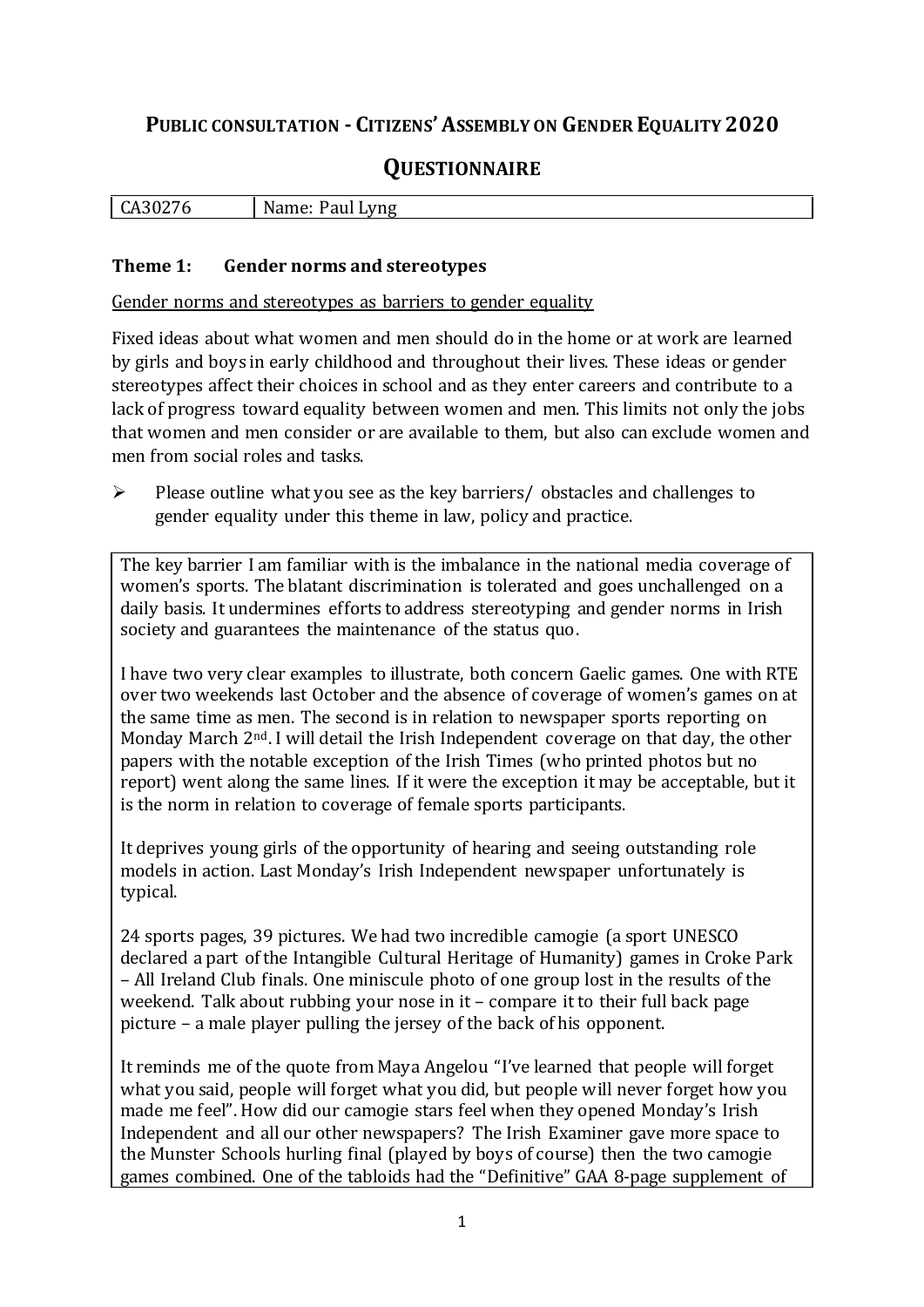the weekend's activities – I failed to find anything on the All Ireland Club Camogie finals.

A rough estimate 120 women have dedicated a huge part of their lives to get to these finals, a lifelong dream fulfilled. Supported passionately by their communities. When the male equivalents took place, pages were dedicated, and the participants lionised and idolised.

I have no doubt if these wonderful, beautiful young women from Waterford, Offaly, Derry and Galway had paraded around in all their finery they would have made the front page along with a dedicated supplement. All the better if they were on the arm of some sportsman even if he had never achieved what they had achieved.

A visit to Inphoto's web page will illustrate what they failed to share. https://inpho.ie/app/WebObjects/Shop.woa/wa/s?cl=- V4LC8lLcbtaSfy9kYsavw..a&ts=7axVlIleBz67pYuu9FY8xYhlF2kfc3No0Mw5f\_q-0nI.a

The coverage of women's sports in that edition is approximately 1%. The following day they gave the same reporting space to a Leinster schools rugby semi-final – played by boys of course. The Monday edition of the paper had an article by Emily Hourican about low esteem in women (advertised on their front page) plus a page on International women's day. Hypocrisy?

The other significant consequence is that sponsorship is harder to attract as sponsors do not get the same return for their investment. A vicious circle needs to be shattered.

Progress is being made. 20\*20 is good. But their plans are based around a 20% increase in a 4% share. This will take too long. Estimates of the money going into sponsorship for female sports are as low as 1% of the total. This is 2020, the third year of the 20\*20 initiative and here is where we find ourselves.

My October 2019 issue with RTE Sunday Sport on radio was along the same lines. Little or no coverage of women's county finals but whole programmes dedicated to the male equivalent. As I said at the time if it was a race issue, we would have had uproar. In Waterford you had siblings participating in both, they sat down to breakfast together but what a difference in how the media treated them. On one of the weekends I attended three (two senior and one intermediate) camogie county finals in Waterford and Cork – no mention on the National airwaves.

I worked through the RTE complaints process (first an email to the programme – no response, then their feedback route, was told I may not get any reply so onto formal complaint – received a reply from Deputy Head of Sport defending their position and then onto the National Broadcasting Authority (you cannot complain about what was not broadcast  $\odot$  I was told).

I ended up writing to [genderequality@justice.ie](mailto:genderequality@justice.ie) (two emails in November) citing the National Strategy for Women and Girls 2017-2020 featured on the front page of the Department of Justice and Equality webpage.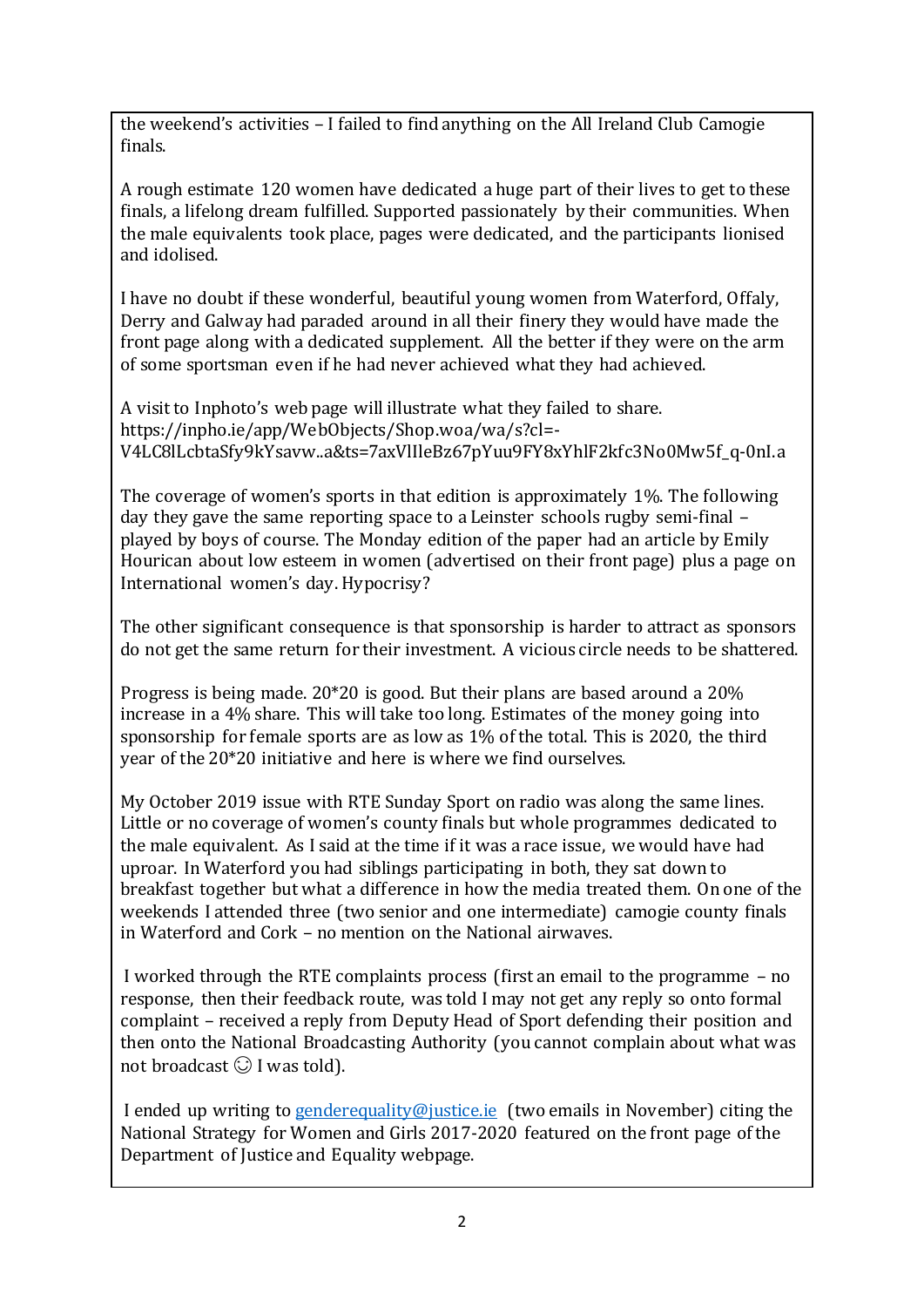I referred to Objective Three - Ensure the Visibility in Society of Women and Girls, and their Equal and Active Citizenship.

Opening sentence – "Women and girls continue to be less visible then men and boys in key areas of Irish life, such as in sport or in arts."

But alas no response. Nice concepts but no teeth. Worth noting Section 3.10 designates the Broadcasting Authority of Ireland with the responsibility to take action.

My two examples are typical. So please do not see them as a gripe about incidents close to my heart. These are two I am very familiar with, they are representative and I'm sure you will get the same story from all the other sports. It's a fundamental issue of equality and current responses to the problem are totally inadequate.

I can provide more backup to both incidents if you are interested.

 $\triangleright$  Please identify the steps to be taken to address the issues raised and who should address them (e.g. the state, private sector, education system etc.)

The responsibility to fix this in the first instances rests with the state. Resources should be set aside to monitor the imbalance and to hold those responsible to account. What gets measured gets done. Treat it as we would treat it if it was on grounds of race.

There are lots of policies in place, but too much of it is aspirational. What I do as opposed to what I say I do.

Let's get some serious measures in place. Invest and encourage some Master's/PhD students to evaluate and report on the current situation and come up with some ideas.

Set money aside for the various organisations to engage in PR etc.

Implement what was committed to in the 2017-2020 National Strategy. Great ideas in there.

http://justice.ie/en/JELR/National Strategy for Women and Girls 2017 -[\\_2020.pdf/Files/National\\_Strategy\\_for\\_Women\\_and\\_Girls\\_2017\\_-\\_2020.pdf](http://justice.ie/en/JELR/National_Strategy_for_Women_and_Girls_2017_-_2020.pdf/Files/National_Strategy_for_Women_and_Girls_2017_-_2020.pdf)

# **Theme 2: Work: Occupational segregation by gender, gender discrimination and the gender pay gap**

Women and men are often concentrated into different kinds of jobs and within the same occupations, women are often in work that is less well paid and has less opportunities for career advancement. Women often work in areas where they can work part-time so as to fit in with their caring responsibilities. While many men work in low paid jobs,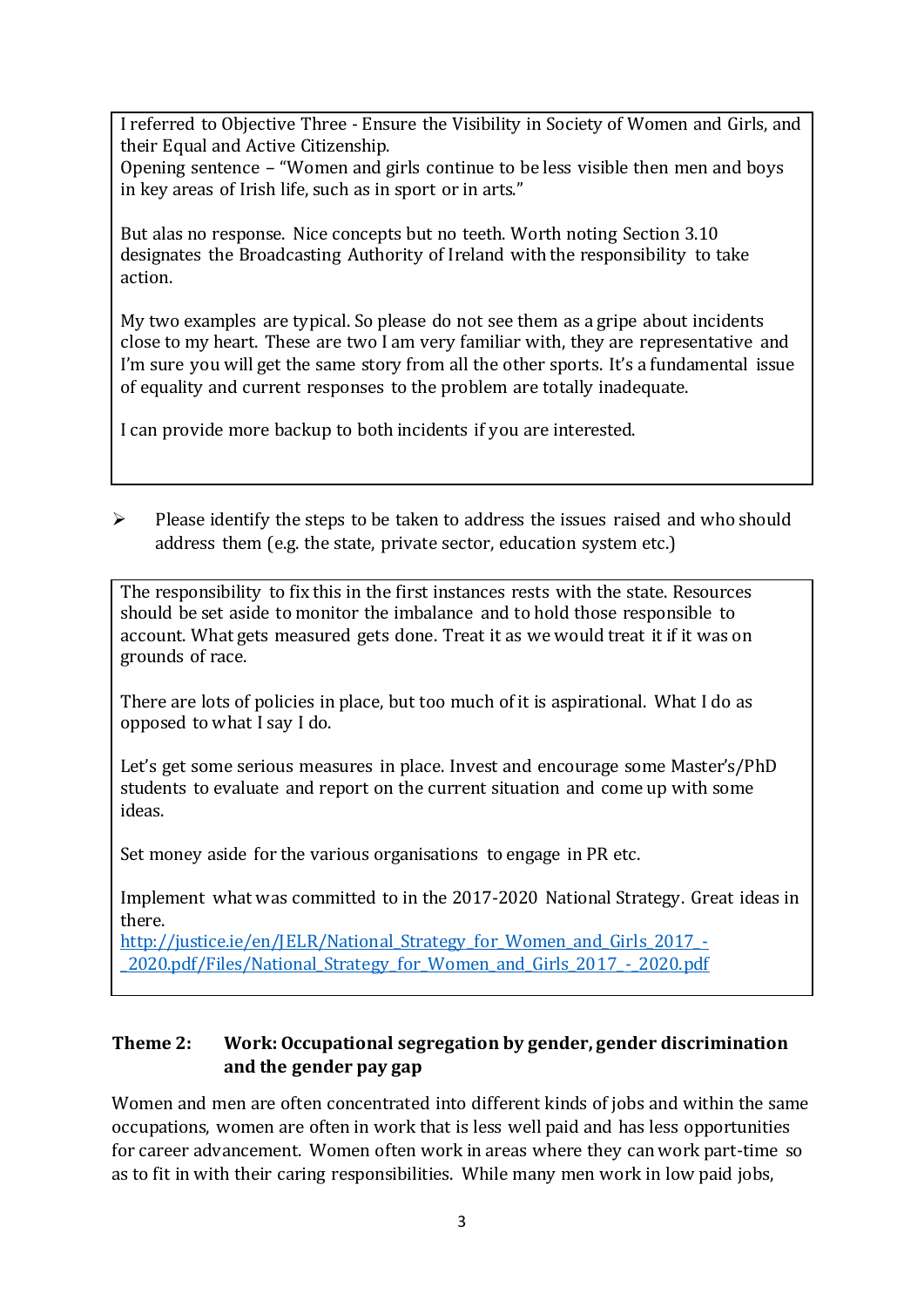many professions dominated by women are also low paid, and professions that have become female-dominated have become lower paid. This worsens the gender pay gap (the average difference between the wages of women and men who are working).

 $\triangleright$  Please outline what you see as the key barriers/ obstacles and challenges to gender equality under this theme in law, policy and practice.

The failures highlighted above in section 1 result in less opportunities for female sports personalities to participate in media work when they finish playing. So, another door is closed or left open minimally.

 $\triangleright$  Please identify the steps to be taken to address the issues raised and who should address them (e.g. the state, private sector, education system etc.)

Same as answer to question 1. Implement previously agreed policies, measure and hold the stakeholders to account.

# **Theme 3. Care, paid and unpaid, as a social and family responsibility**

Care -- the social responsibility of care and women and men's co responsibility for care, especially within the family

Women remain disproportionately responsible for unpaid care and often work in poorly paid care work. For working parents or [lone parents,](https://aran.library.nuigalway.ie/bitstream/handle/10379/6044/Millar_and_Crosse_Activation_Report.pdf?sequence=1&isAllowed=y) balancing paid work with parenting and or caring for older and dependent adults presents significant challenges. Women are [most disadvantaged by these challenges,](https://eige.europa.eu/gender-equality-index/game/IE/W) yet men also suffer from lack of opportunities to share parenting and caring roles. Despite recent legislation and policy initiatives to support early years parental care, [inequalities in the distribution of unpaid](https://www.ihrec.ie/app/uploads/2019/07/Caring-and-Unpaid-Work-in-Ireland_Final.pdf)  [care](https://www.ihrec.ie/app/uploads/2019/07/Caring-and-Unpaid-Work-in-Ireland_Final.pdf) continue between women and men. The cost of childcare has been identified as a particular barrier to work for women alongside responsibilities of caring for older relatives and dependent adults.

- $\triangleright$  Please outline what you see as the key barriers/ obstacles and challenges to gender equality under this them in law, policy and practice.
- $\triangleright$  Please identify the steps to be taken to address the issues raised and who should address theme (e.g. the state, private sector, education system etc.)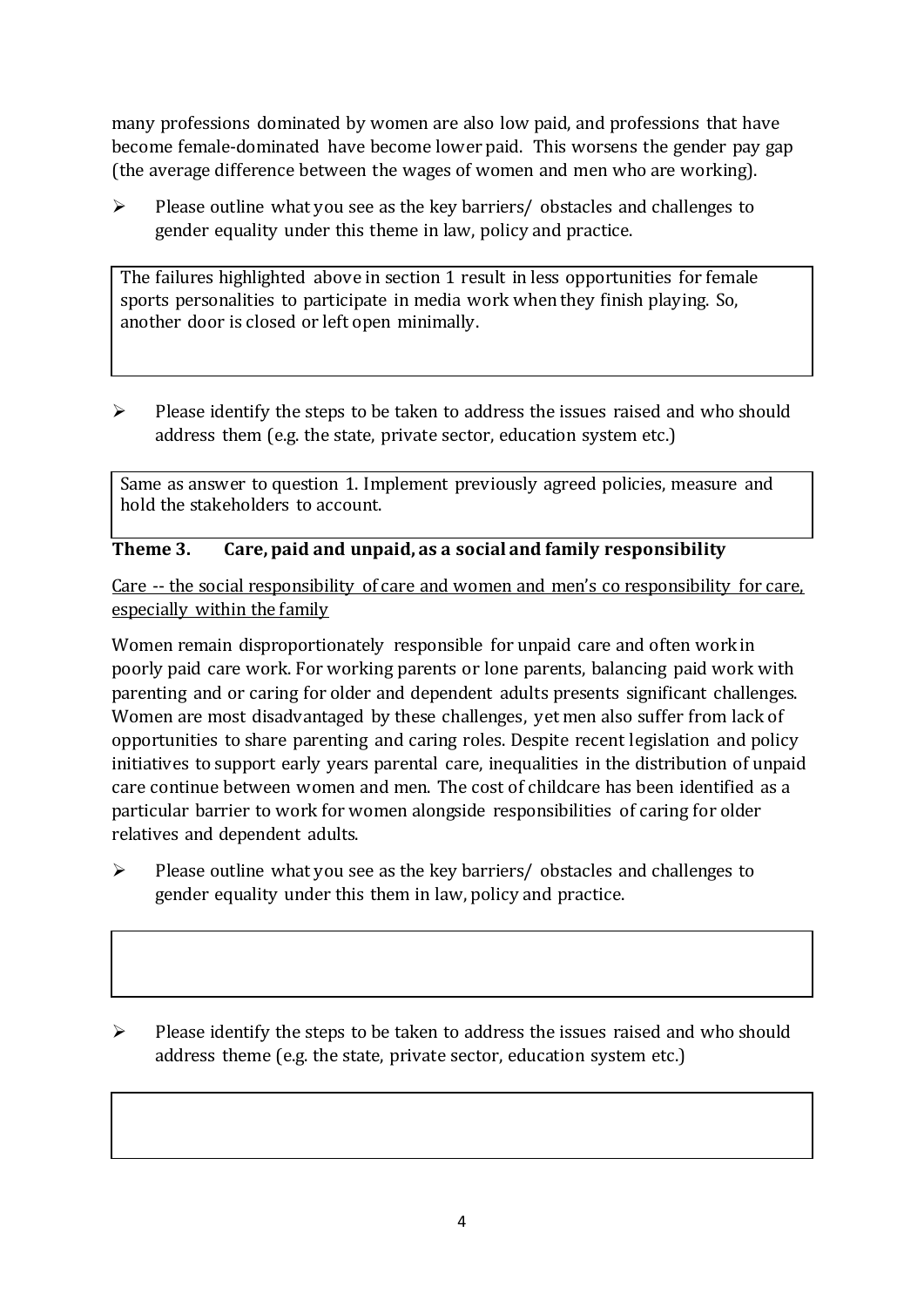## **Theme 4: Women's access to, and representation in, public life and decision making**

## Ensure women's participation and representation in decision-making and leadership in the workplace, political and public life

Women are systematically underrepresented in leadership in [economic](https://eige.europa.eu/gender-equality-index/2019/compare-countries/power/2/bar) and [political](https://eige.europa.eu/gender-equality-index/2019/compare-countries/power/1/bar)  [decision-](https://eige.europa.eu/gender-equality-index/2019/compare-countries/power/1/bar)making. Despite the introduction of a candidate gender quota (through the system of party funding) for national political office, and [initiatives](https://betterbalance.ie/) to support women's access to corporate decision-making roles, men continue to dominate leadership positions. There are also issues to be considered around how media represents women and men.

- $\triangleright$  Please outline what you see as the key barriers/ obstacles and challenges to gender equality under this theme in law, policy and practice.
- $\triangleright$  Please identify the steps to be taken to address the issues raised and who should address them (e.g. the state, private sector, education system etc.)

## **5. Where does gender inequality impact most?**

To conclude we would be interested in your response to the following question: In which area do you think gender inequality matters most?

Please rank the following in order of importance, 1 being the most important:

| Paid work                |  |
|--------------------------|--|
| Home & family life       |  |
| Education                |  |
| Politics and public life |  |
| Media                    |  |
| Caring for others        |  |
| Other – please elaborate |  |